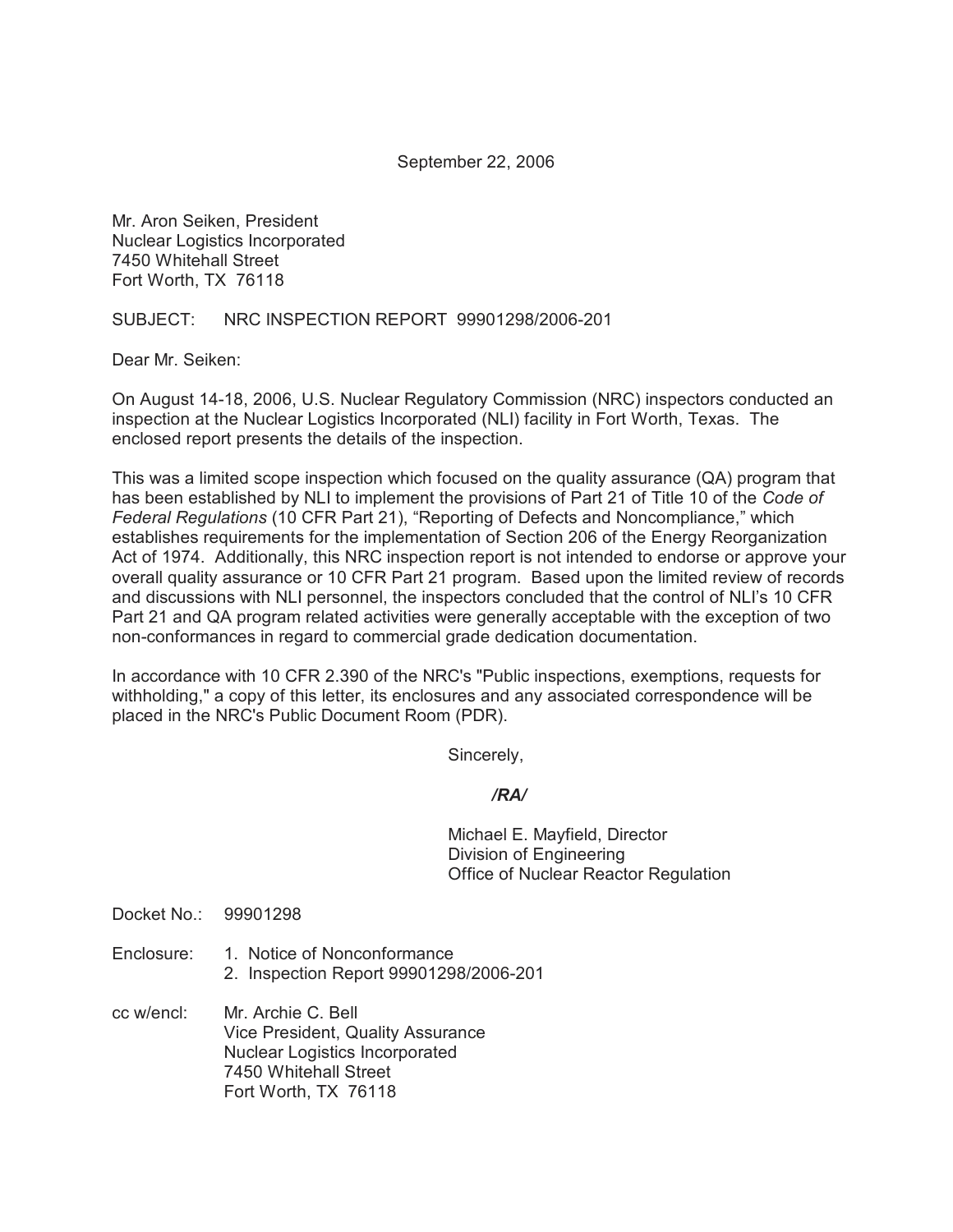Mr. Aron Seiken, President Nuclear Logistics Incorporated 7450 Whitehall Street Fort Worth, TX 76118

SUBJECT: NRC INSPECTION REPORT 99901298/2006-201

Dear Mr. Seiken:

On August 14-18, 2006, U.S. Nuclear Regulatory Commission (NRC) inspectors conducted an inspection at the Nuclear Logistics Incorporated (NLI) facility in Fort Worth, Texas. The enclosed report presents the details of the inspection.

This was a limited scope inspection which focused on the quality assurance (QA) program that has been established by NLI to implement the provisions of Part 21 of Title 10 of the *Code of Federal Regulations* (10 CFR Part 21), "Reporting of Defects and Noncompliance," which establishes requirements for the implementation of Section 206 of the Energy Reorganization Act of 1974. Additionally, this NRC inspection report is not intended to endorse or approve your overall quality assurance or 10 CFR Part 21 program. Based upon the limited review of records and discussions with NLI personnel, the inspectors concluded that the control of NLI's 10 CFR Part 21 and QA program related activities were generally acceptable with the exception of two non-conformances in regard to commercial grade dedication documentation.

In accordance with 10 CFR 2.390 of the NRC's "Public inspections, exemptions, requests for withholding," a copy of this letter, its enclosures and any associated correspondence will be placed in the NRC's Public Document Room (PDR).

Sincerely,

## */RA/*

Michael E. Mayfield, Director Division of Engineering Office of Nuclear Reactor Regulation

| Docket No.: 99901298 |                                        | <b>DISTRIBUTION:</b>     |
|----------------------|----------------------------------------|--------------------------|
|                      |                                        | SDennis (signed copy)    |
| Enclosure:           | 1. Notice of Nonconformance            | MConcepcion              |
|                      | 2. Inspection Report 99901298/2006-201 | ARivera-Varona           |
|                      |                                        | JACrutchley(signed copy) |
| cc w/encl:           | Mr. Archie C. Bell                     | <b>BDavis</b>            |
|                      | Vice President, Quality Assurance      | <b>HGHamzehee</b>        |
|                      | Nuclear Logistics Incorporated         | <b>PFPrescott</b>        |
|                      | 7450 Whitehall Street                  |                          |
|                      | Fort Worth, TX 76118                   |                          |

## **DISK/DOCUMENT NAME:** E:\Filenet\ML062690167.wpd

## **ADAMS ACCESSION NO: ML062690167** ADAMS TEMPLATE: NRR-106

| ADAMS Availability/Sensitivity: □ Publicly Available |                |                | $\Box$ Non-Publicly Available |                  | $\Box$ Sensitive $\Box$ Non-Sensitive |            |
|------------------------------------------------------|----------------|----------------|-------------------------------|------------------|---------------------------------------|------------|
| <b>OFC</b>                                           | DE:NRR         | DE:NRR         | DE:NRR                        | DE:NRR           |                                       | D:DE:NRR   |
| <b>NAME</b>                                          | <b>SDennis</b> | ARivera-Varona | MConcepcion                   | <b>DThatcher</b> |                                       | MMavfield  |
| <b>DATE</b>                                          | 09/20/06       | 09/20/06       | 09/20/06                      | 09/20/06         |                                       | 09 / 22/06 |

**OFFICIAL RECORD COPY**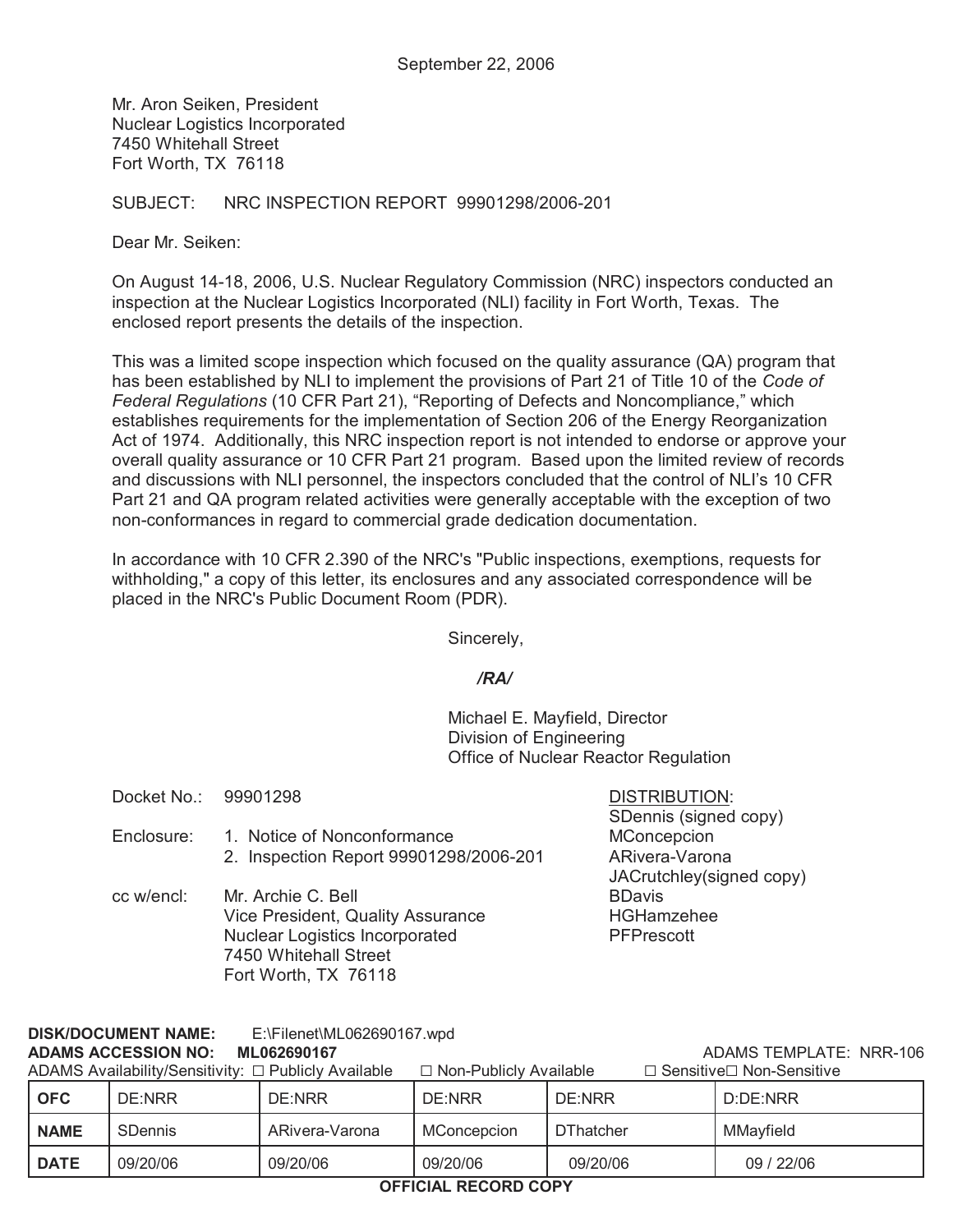# **NOTICE OF NONCONFORMANCE**

Nuclear Logistics, Incorporated Docket Number 99901298<br>Fort Worth. Texas **Docket Number 2006-201** Inspection Report Number 2006-201

Based on the results of a Nuclear Regulatory Commission (NRC) inspection conducted August 14-18, 2006, of activities performed at Nuclear Logistics, Incorporated (NLI), it appears that certain activities were not conducted in accordance with NRC requirements.

1. Criterion XV, "Nonconforming Materials, Parts, or Components," of Appendix B to Title 10 of the *Code of Federal Regulations* (10 CFR Part 50), states, in part, that measures shall be established to control materials, parts, or components which do not conform to requirements in order to prevent their inadvertent use or installation. These measures shall include, as appropriate, procedures for identification, documentation, segregation, disposition, and notification to affected organizations. Nonconforming items shall be reviewed and accepted, rejected, repaired, or reworked in accordance with documented procedures.

The NLI Quality Assurance Manual (QAM), "Quality Assurance Manual," Revision 6, dated December 8, 2004, describes, in part, the general requirements for the control of non-conforming materials, parts, and services. Section 15.3.6 of the QAM requires, in part, that the evaluation, disposition, processing, and further control of a non-conforming issue will be documented on a non-conformance document. Section 16.4.0 also states that the disposition of non-conforming items will be documented along with the basis for disposition.

Procedure NLI-QUAL-06, "Nonconformance Reporting, Corrective, and Preventive Action," Revision 12, Section 3.1, states, in part, that a Discrepancy Report (DR) is prepared upon identification of a discrepancy condition. It further states in Section 3.2 that an evaluation of DR will be performed to resolve the discrepancy, and the methods to be used to resolve the discrepancy can include a documentation review with supporting analysis, performance of engineering evaluations, and witnessing of additional activities or perform inspections.

Contrary to the above, NLI did not establish adequate measures to control parts or components which do not conform to requirements. Specifically, NLI Verification Plan (VP) #VP-1368521-1 Rev. 1, did not contain any documented evidence (i.e. a discrepancy report) providing an adequate technical justification for the acceptance of gearboxes with an identified material discrepancy. This issue is identified as Nonconformance 99901298/2006-201-01.

2. Criterion V, "Instructions, Procedures, and Drawings" of Appendix B to 10 CFR Part 50, states, in part, activities affecting quality shall be prescribed by documented instructions, procedures, and drawings... and shall be accomplished in accordance with these instructions, procedures, and drawings.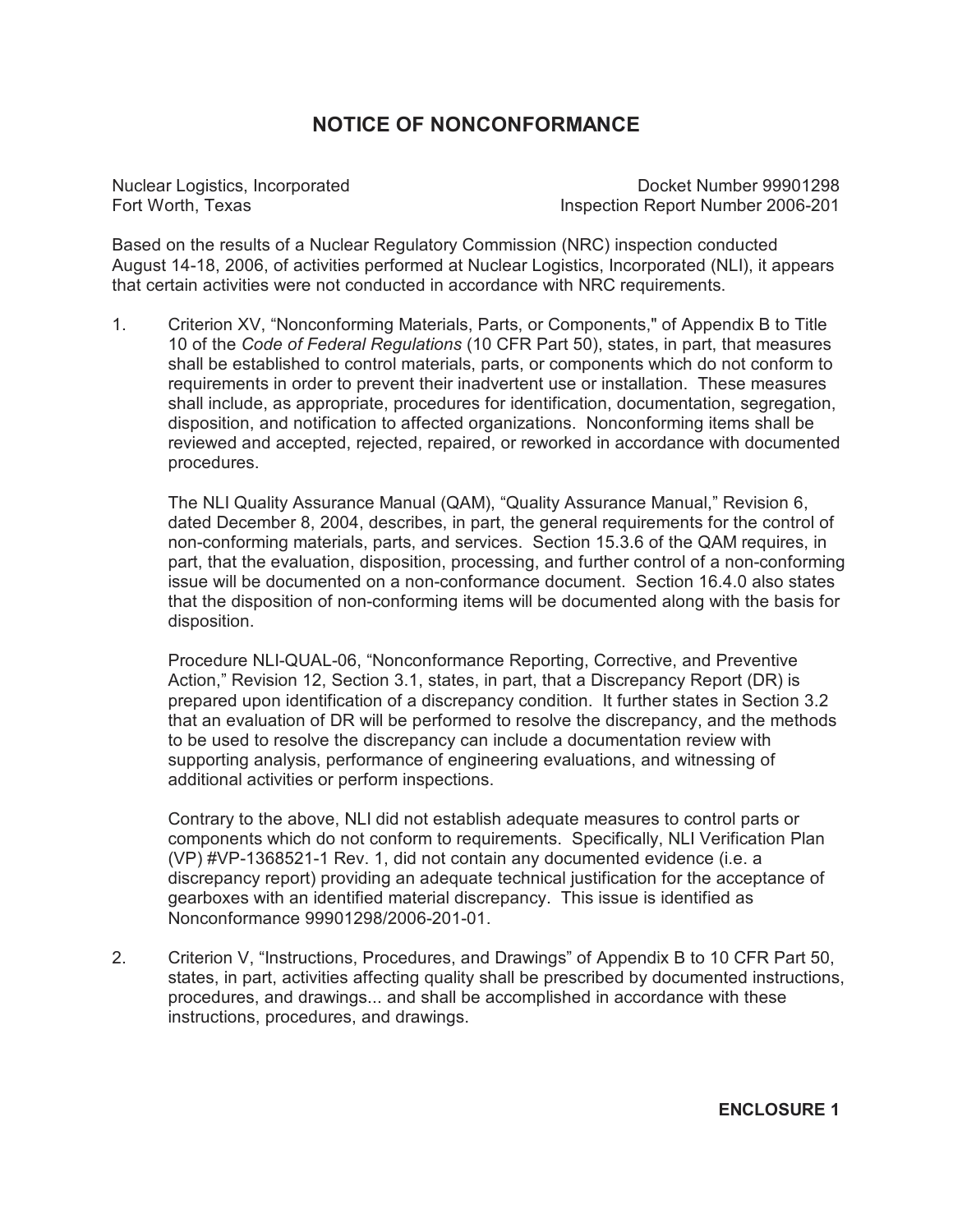The NLI Quality Assurance Manual (QAM), Revision 6, dated December 8, 2004, states, in Section 5, "Instructions, Procedures, and Drawings," activities affecting quality will be prescribed by and performed in accordance with written controlled instructions, procedures, drawings or other documents that are appropriate to the activity.

Contrary to the above, the upgrade and dedication of a safety related component was not accomplished in accordance with the prescribed steps of the approved NLI procedure. Specifically, the upgrade procedure for Magnacraft Struthers/Dunn (MSD) time delay relays, procedure No. UP-140028-1, Rev. 3, dated September 27, 2004, had several steps which were not performed with no explanation or justification provided.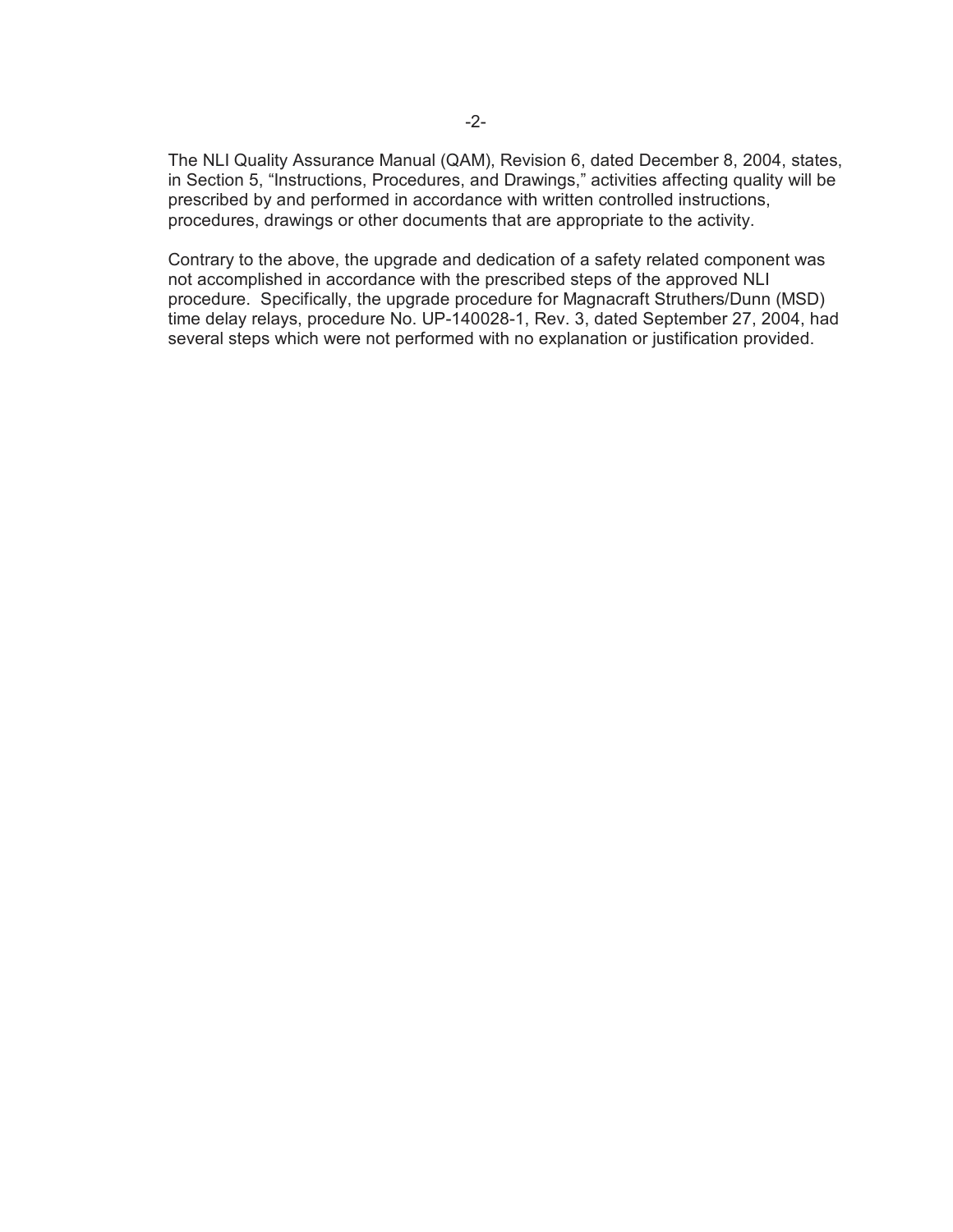## **U.S. NUCLEAR REGULATORY COMMISSION OFFICE OF NUCLEAR REACTOR REGULATION DIVISION OF ENGINEERING**

# **VENDOR INSPECTION REPORT**

| Report No:               | 99901298/2006-201                                                                                                                                                         |                                                                                                                                         |  |  |  |
|--------------------------|---------------------------------------------------------------------------------------------------------------------------------------------------------------------------|-----------------------------------------------------------------------------------------------------------------------------------------|--|--|--|
| Organization:            | <b>Nuclear Logistics Incorporated</b><br>7450 Whitehall Street<br>Fort Worth, Texas 76118                                                                                 |                                                                                                                                         |  |  |  |
| Vendor Contact:          | Archie C. Bell<br>Vice President, Quality Assurance<br>(817) 284-0077                                                                                                     |                                                                                                                                         |  |  |  |
| Nuclear Industry:        | services to the nuclear power industry and the Department of<br>Energy (DOE). They specialize in the replacement of obsolete<br>party parts qualification and dedication. | Nuclear Logistics, Inc. (NLI) supplies equipment and qualification<br>equipment with form, fit, and functional replacements, and third- |  |  |  |
| <b>Inspection Dates:</b> | August 14-18, 2006                                                                                                                                                        |                                                                                                                                         |  |  |  |
| Inspection Team Leader:  | Steven Dennis, DE/NRR                                                                                                                                                     |                                                                                                                                         |  |  |  |
| Inspector:               | Stephen Alexander, APOB/NRR                                                                                                                                               |                                                                                                                                         |  |  |  |
| Inspector:               | Milton Concepcion-Robles, DE/NRR                                                                                                                                          |                                                                                                                                         |  |  |  |
| Inspector:               | Aida Rivera-Varona, DE/NRR                                                                                                                                                |                                                                                                                                         |  |  |  |
| Approved By:             | /RA/                                                                                                                                                                      | 09/21/06                                                                                                                                |  |  |  |
|                          | Dale F. Thatcher<br>Quality & Vendor Branch A<br>Division of Engineering (DE)<br>Office of Nuclear Reactor Regulation (NRR)                                               | Date                                                                                                                                    |  |  |  |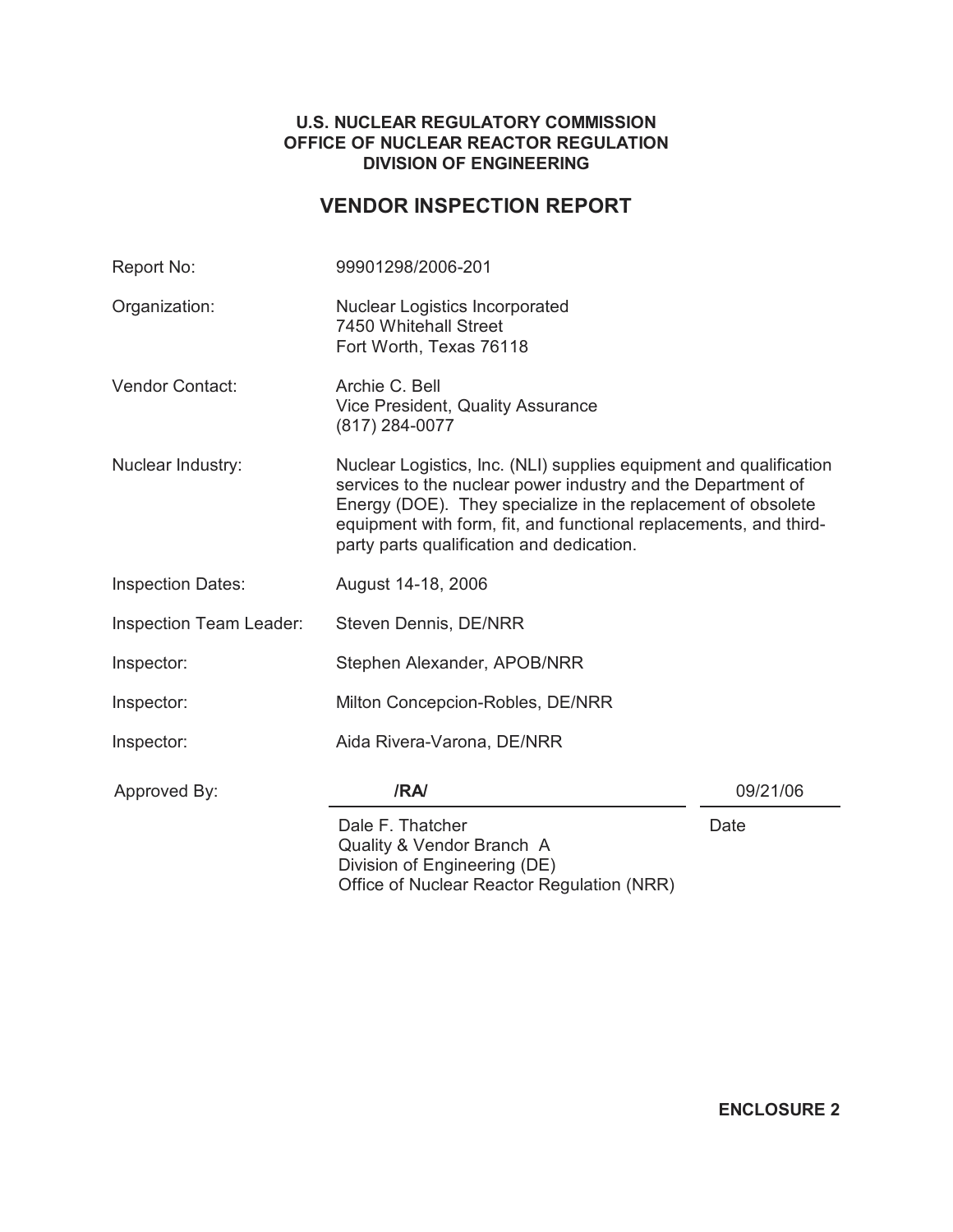# **1.0 INSPECTION SUMMARY**

The purpose of this inspection was to review selected portions of the quality assurance (QA) and Part 21 of Title 10 of the *Code of Federal Regulations* (10 CFR Part 21) controls that Nuclear Logistics, Incorporated (NLI) has established and implemented. The inspection was conducted at NLI's facility in Fort Worth, Texas. The NRC inspection bases were:

- Appendix B, "Quality Assurance Criteria for Nuclear Power Plants and Fuel Reprocessing Plants," to 10 CFR Part 50 (Appendix B), and
- 10 CFR Part 21, "Reporting of Defects and Noncompliance."

# **2.0 STATUS OF PREVIOUS INSPECTION FINDINGS**

NRC Inspection Report No. 99901298/98-01, dated June 10, 1998, performed at NLI's facility in Fort Worth, Texas, documented a weakness in NLI's procedures adopted pursuant to 10 CFR Part 21, "Reporting of Defects and Noncompliance," and weaknesses associated with the implementation of NLI's quality assurance program. During this inspection, the NRC inspectors evaluated NLI quality procedure NLI-QUAL-08, "10 CFR 21 Reporting," and also evaluated selected portions of NLI's QA manual and procedures. Based on our review, the NRC inspectors determined that NLI had established provisions to adequately implement the provisions of 10 CFR Part 50, Appendix B and 10 CFR Part 21. As a result, the issues described in NRC Inspection Report No. 99901298/98-01 are considered closed.

In addition, the Nuclear Procurement Issues Committee (NUPIC) performed an audit of NLI facilities from June 2 through June 24, 2005 to evaluate the adequacy and implementation of NLI's QAM as it relates to the listed supplier products/services for the nuclear industry. One finding was reported related to items that have exceeded shelf life. These items were required, per procedure SVP-51, Rev. 3, to have a Discrepancy Report (DR) associated with them. NLI could not demonstrate that DR's were issued against expired shelf life items and a couple of examples were listed in the audit. During this inspection, the NRC inspectors found that NLI had provided measures to correct the NUPIC finding. As a result, this issue is considered closed.

# **3.0 INSPECTION FINDINGS AND OTHER COMMENTS**

## **3.1 10 CFR Part 21 Implementation**

a. Inspection Scope

The NRC inspectors reviewed the NLI policies and procedures governing the 10 CFR Part 21 program to assure those guidelines provided adequate description of the process and implementation requirements described in 10 CFR Part 21, "Reporting of Defects and Noncompliances." Additionally, the NRC inspectors reviewed documents, such as nonconformance reports (NCRs), associated with the provisions of 10 CFR Part 21.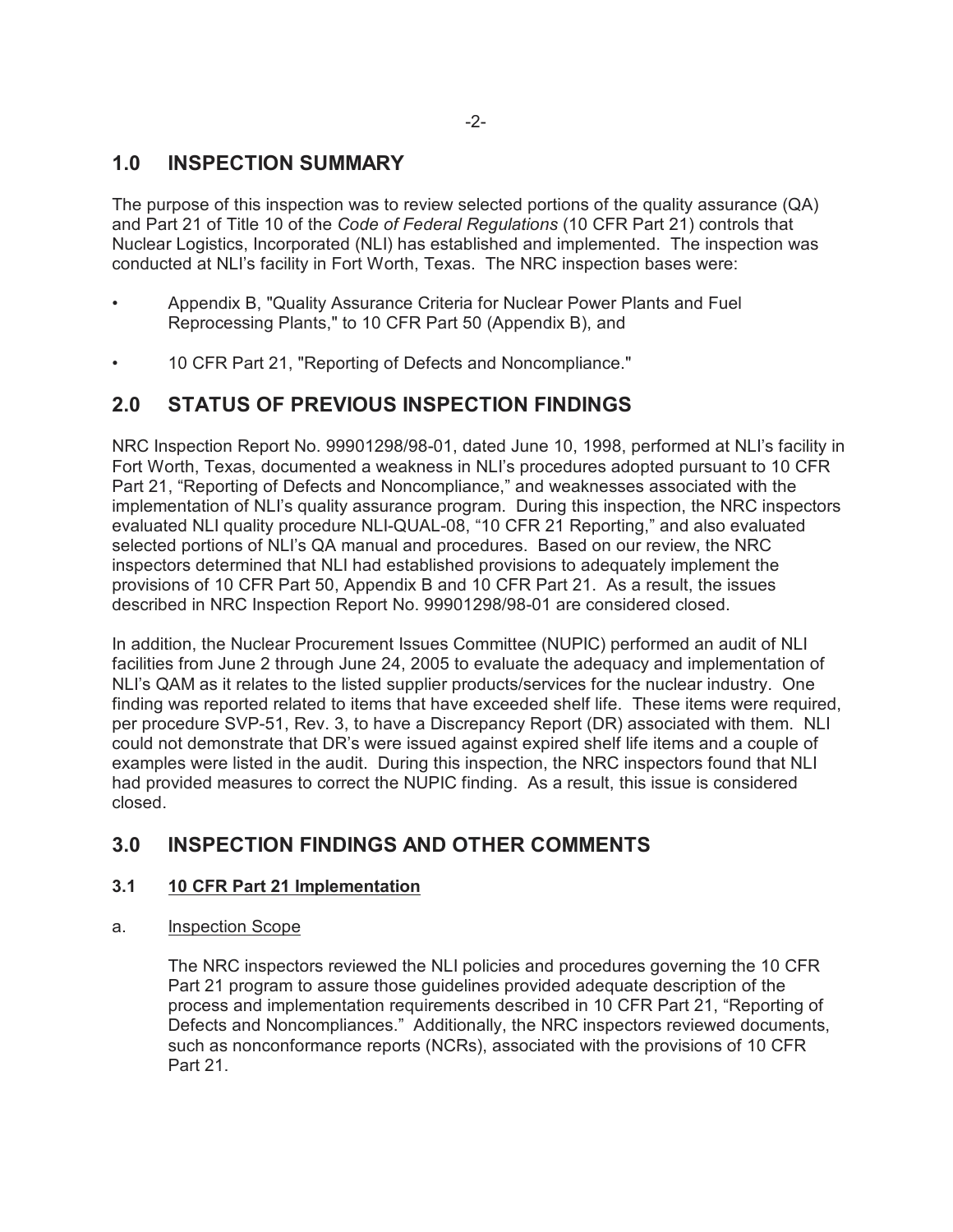#### b. Observations and Findings

NLI-QUAL-08, "10 CFR Part 21 Reporting," Revision 8, described the methods for reporting to the NRC potential problems that could create substantial safety hazards in delivered valves, actuator control systems, and/or parts. Specifically, NLI-QUAL-08 outlined responsibilities of each department to identify customer orders and purchase orders for critical components where 10 CFR Part 21 is invoked; including posting, notification, and record retention requirements.

### 10 CFR Part 21 Procedure Review

The NRC inspectors review of NLI-QUAL-08 found that the procedure generally addressed the requirements for implementation of the provisions of 10 CFR Part 21. The inspectors determined that, although the procedure was generally satisfactory, it required some minor clarification to ensure effective implementation of the provisions of 10 CFR Part 21. Specifically:

- Section 5.0, "Notification of Failure to Comply or Existence of a Defect and its Evaluation," paragraph 5.2, implemented the requirements of 10 CFR Part 21.21(a)(1) and used the term "defect"; whereas it should be "deviation" until a 10 CFR Part 21.21(a)(1) evaluation determines it to be a defect.
- In Section 5.0, paragraph 5.5, the procedure did not ensure that NLI would identify and inform *all* affected (or potentially affected) licensees or purchasers of deviations or failures to comply in basic components supplied for which NLI is not capable of performing a 10 CFR Part 21.21(a)(1) evaluation.
- Section 8.0, "Documentation," described that 10 CFR Part 21 documents are to be considered safety-related records and will be maintained in accordance with the Quality Assurance Manual, implementing procedure NLI-QUAL-04, "Retention of Quality Assurance Records." NLI-QUAL-04 prescribes that the normal retention period is plant lifetime. The inspectors considered that this statement would not ensure that the record retention requirements of 10 CFR Part 21.51 (i.e., 5 years for evaluations and notifications and 10 years for names of basic components customers) would always be met considering the potential new reactor construction.
- Section 9.0, "Procurement Documents," implemented the requirements of 10 CFR Part 21.31 and stated that "purchase orders issued by NLI to vendors with nuclear quality assurance programs and other vendors who will accept 10 CFR Part 21 reporting responsibility shall contain a clause to implement this requirement." The NRC inspectors considered that this statement should simply state that all NLI's procurement documents for basic components reference the requirements of 10 CFR Part 21 as being applicable.

#### Posting Requirements

The NRC inspectors evaluated whether NLI had complied with the posting requirements of 10 CFR Part 21.6. The inspectors found that NLI had posted notices which included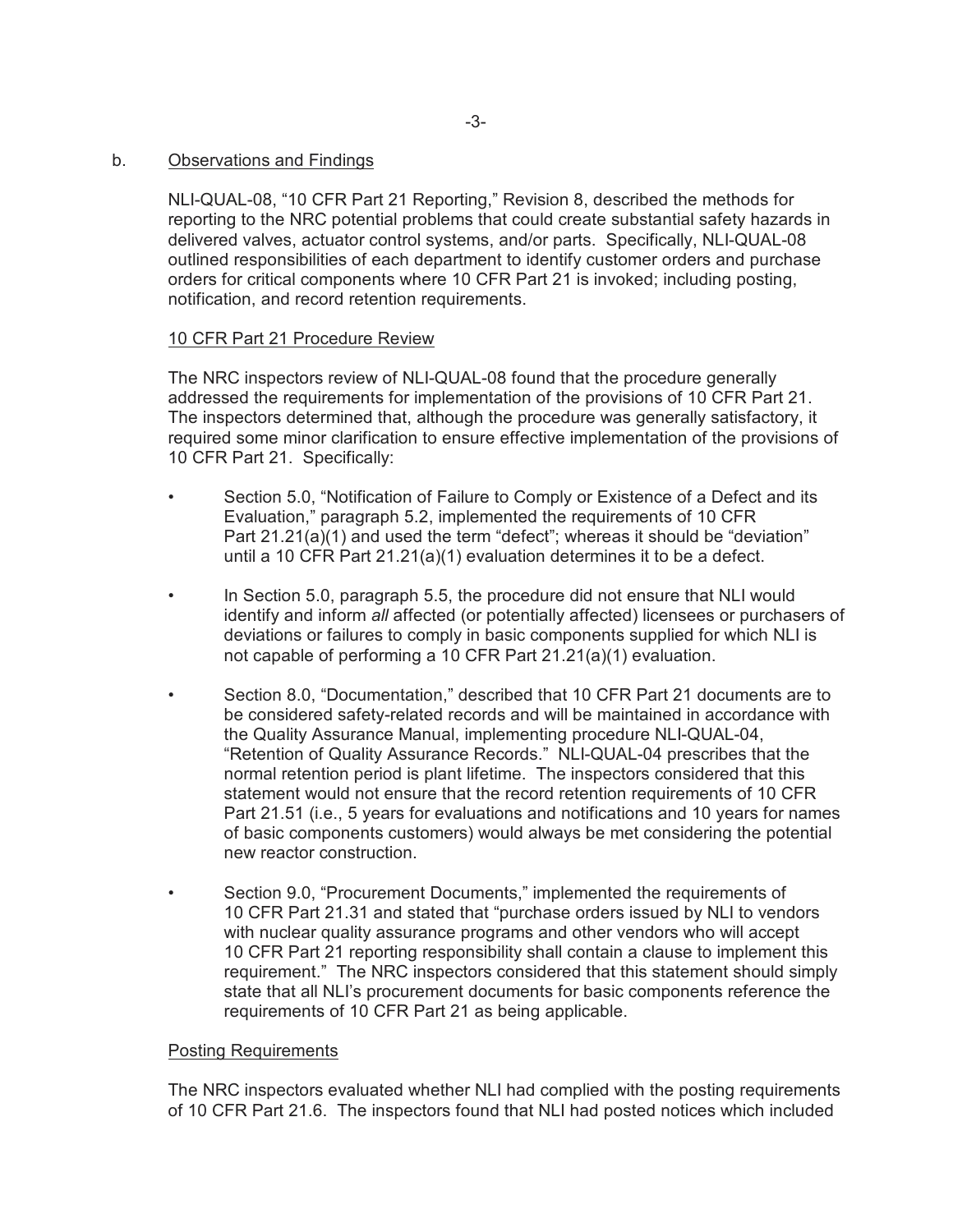a copy of Section 206 of the Energy Reorganization Act of 1974, a current copy of 10 CFR Part 21, and a copy of the NLI implementing procedure NLI-QUAL-08. The inspectors had no concerns in this area.

#### Evaluation and Notification Requirements

The NRC inspectors evaluated whether NLI had complied with the evaluation and notification requirements of 10 CFR Part 21.21. Procedure NLI-QUAL-08, Section 5.2, stated that the NCR process is the preferred method of identification of deviations and failures to comply. The NRC inspectors reviewed a sample of NCRs to verify the implementation of the procedure and compliance with 10 CFR Part 21. The inspectors noted that the NCRs were evaluated for 10 CFR Part 21 reportability and determined that NLI met the requirements of 10 CFR Part 21.21 by having adequate procedures and met the requirements of 10 CFR 21.21(b) for identifying and informing all affected customers of a deviation when NLI did not have the capability to perform a 10 CFR Part 21 evaluation. However, the NRC inspectors found examples where further clarification and description in documenting the 10 CFR Part 21 reportability evaluation and disposition would have been more effective. The examples are:

- NCR-109 documented a nonconforming assembly of wire rope clips used for safety related applications. The NLI conclusion in the reportability evaluation section of the NCR stated simply that the nonconformance was an isolated incident and not reportable under 10 CFR Part 21. No additional supporting information provided in the section. On further review of the NCR documentation, the NRC inspectors noted in the corrective action section that NLI had researched the database to find additional customers with this type of item and found none. The inspectors concluded based on the information contained in the corrective action section of the NCR that NLI had met 10 CFR Part 21 requirements and had informed all affected customers, even though the NCR reportability evaluation section had not provided the information.
- NCR-93 documented a circuit breaker failure caused by loose part on the trip latch assembly. The NLI conclusion in the reportability evaluation section of the NCR stated simply that the nonconformance was an isolated incident and not reportable under 10 CFR Part 21. No additional supporting information was provided in the section. The NRC inspectors reviewed the NCR and based on additional information contained in the main body of the NCR documentation package found that the breaker had been successfully tested prior to shipment in order for NLI to verify that the acceptance criteria were met. The inspectors concluded based on the additional information found in the NCR package that the nonconformance was not reportable and no other customers needed to be notified considering the incident apparently occurred during shipping.
- NCR-204 documented an issue at Beaver Valley in regard to a Micrologic trip breaker. NLI responsibility under 10 CFR Part 21 was to inform all possible affected customers of the issue and the NRC inspectors, initially, were not able to determine from the documentation in the NCR package that the other possible affected customer, Public Service Electric and Gas (PSEG), was notified. NLI,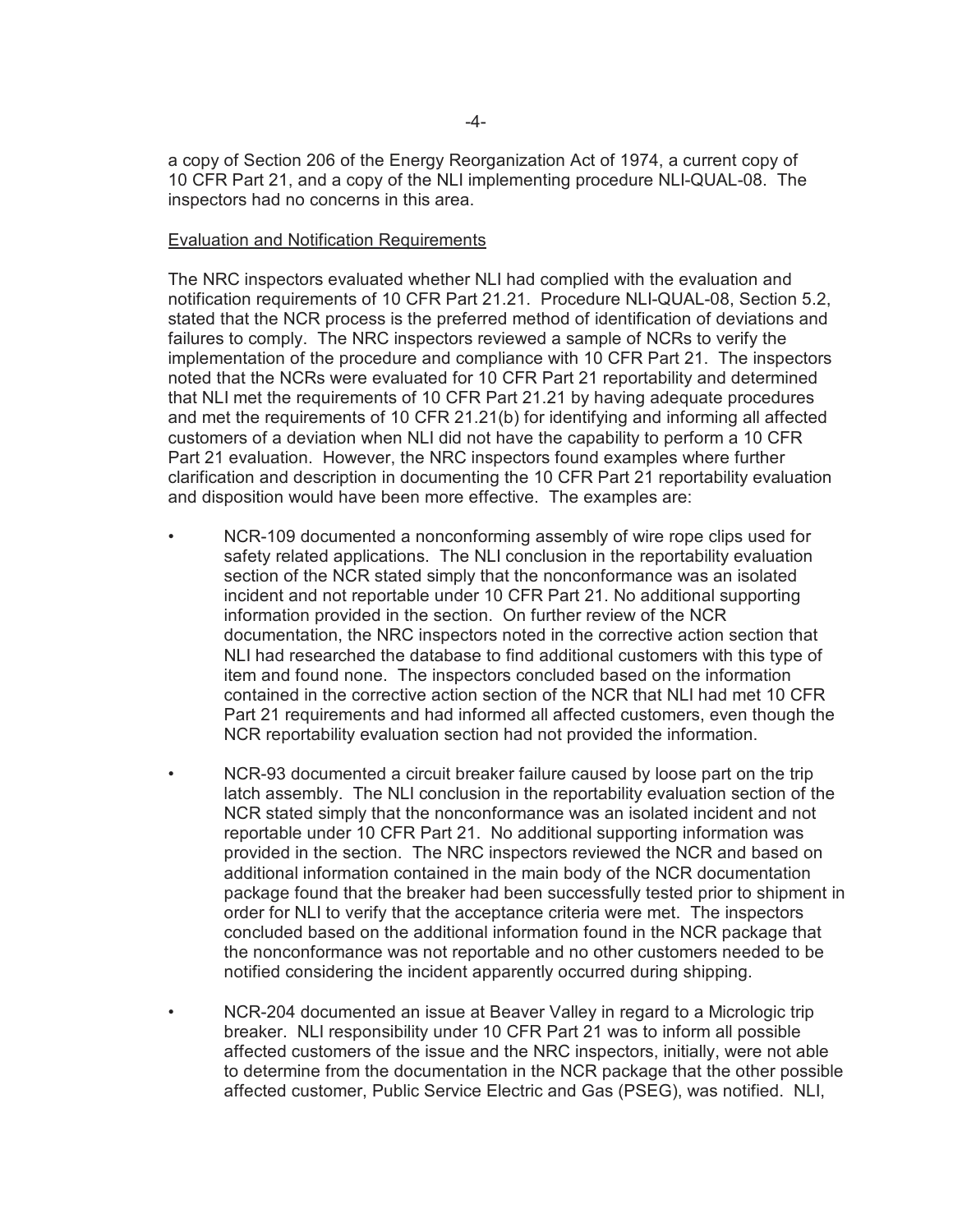after a records search, was able to provide a copy of a communication between Beaver Valley, PSEG, and NLI that discussed the issue. Based on the communication, the inspectors concluded that NLI had complied with 10 CFR Part 21 requirements for informing all affected customers. The inspectors verified that NLI added the a copy of the communication to the NCR documentation package.

#### c. Conclusions

The NRC inspectors concluded that the NLI QA program activities were generally acceptable and that NLI had maintained and implemented procedures for conforming to 10 CFR Part 21.6 posting requirements and 10 CFR Part 21.21(b) notification requirements.

## **3.2 Commercial Grade Dedication**

#### a. Inspection Scope

The NRC inspectors reviewed NLI's commercial-grade item (CGI) dedication program and implementation to evaluate the quality activities related to the program. The inspectors reviewed dedication procedures, selected dedication packages and records, and interviewed key personnel involved in dedication activities.

#### b. Observations and Findings

The inspectors reviewed NLI-TECH-03, "Commercial Grade Item Dedication," dated June 30, 2006, that described the methodology utilized by NLI for performing commercial-grade dedication of replacement parts and material for use in safety-related applications. It delineated the requirements and criteria of the dedication process that include the selection of the appropriate dedication methodology, the inclusion of technical and quality requirements, and the required documentation.

The NRC inspectors reviewed the documentation associated with a sample of dedicated items/components selected from a list based on item purchase order numbers from July 2004 through July 2006. Documentation items reviewed included, as applicable; the licensee purchase order; the Standard Verification Plan (SVP) form which included the technical and quality requirements, testing requirements, acceptance criteria, and test results; Engineering Evaluations; certification documents received from the vendors (Certificate of Compliance, Certified Material Test Report (CMTR)); commercial grade survey reports for Method 2 dedications; and source verification reports for Method 3 dedications.

The NRC inspectors reviewed dedication packages for the following items:

- 3/8-inch, 4-way Solenoid Valve
- 250VDC Molded Case Circuit Breaker
- Two-Stage Pressure Switch
- **Battery Charger Refurbishment**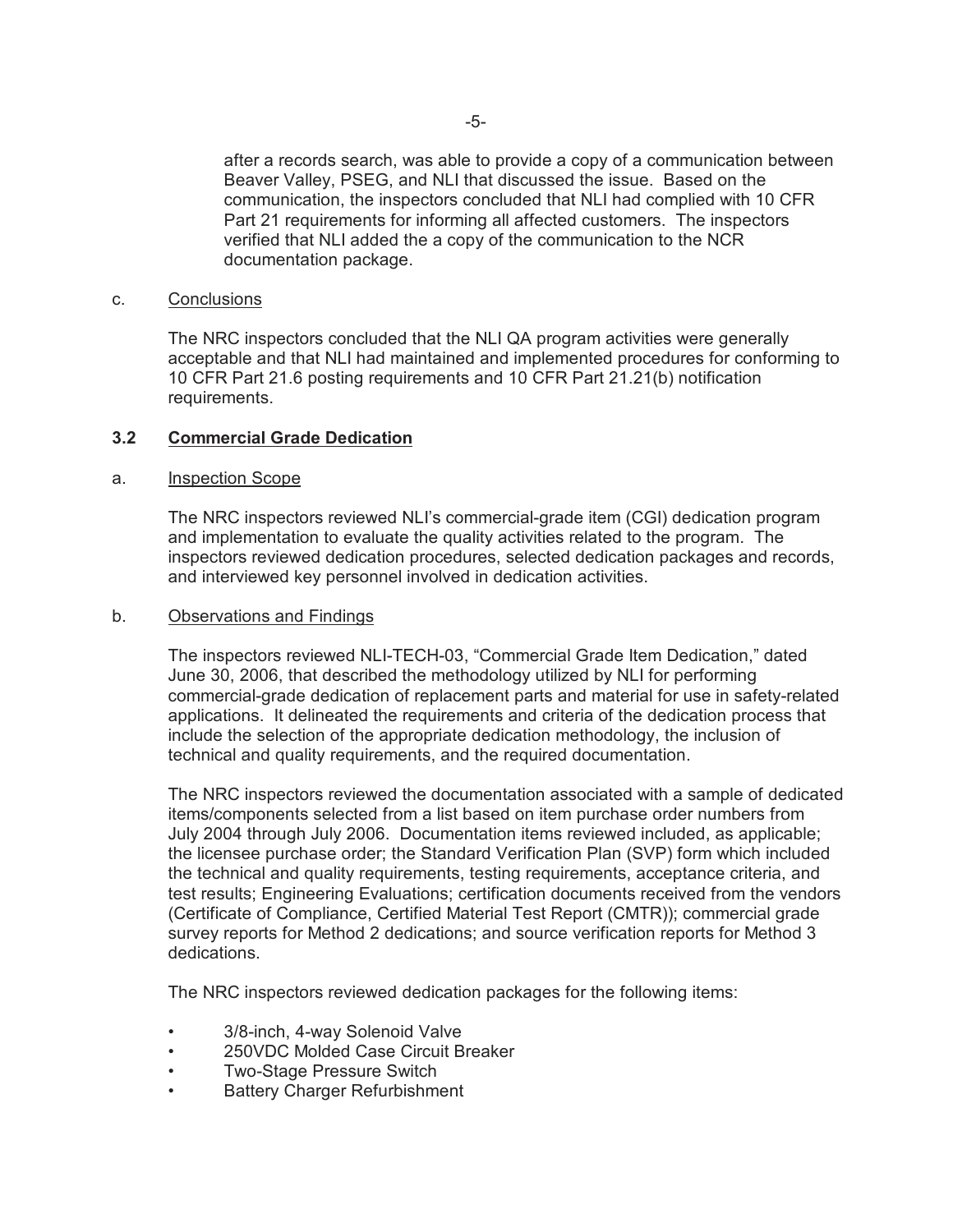- Current Limiting Fuse, E-rate
- **Relief Valve**
- Differential Pressure Switch
- Micrologic Trip Unit
- Rotor Shaft
- Power Supply Repair/Refurbish/Test
- Bonnet Gasket
- Power Supply Rod Drive
- Electric Motor, 15hp
- Inverter Fan Bearing
- Heater Overloads
- Motor Control Center Bucket Replacement
- Grommet Vibration Dampening
- 120VAC Relay
- Solenoid Valve
- Reactor Trip Breaker Cradle
- Heaters
- Circuit Board Thermocouple
- Relay, Model BEI
- DC Inductor repair/refurbishment

The NRC inspectors found that a majority of the sampled dedication packages contained all the technical & quality requirements in accordance with NLI-TECH-03. However, inspectors found two nonconformances and made one observation in their review as follows.

Procurement and Dedication of a Gearbox and Fan Assembly - Purchase Order Documentation File (PODF) - 136-8521

NLI procedure NLI-QUAL-06, "Nonconformance Reporting, Corrective, and Preventive Action," Revision 12, Section 3.1, states, in part, that a Discrepancy Report (DR) is prepared upon identification of a discrepancy condition. The procedure further states, in Section 3.2, that an evaluation of the DR will be performed to resolve the discrepancy, and the methods to be used to resolve the discrepancy can include a documentation review with supporting analysis, performance of engineering evaluations, and witnessing of additional activities or perform inspections.

Verification Plan (VP) #VP-1368521-1, Rev. 1, contained the technical and quality requirements for the dedication of a gearbox and fan assembly used in cooling towers. The VP identified the component, manufacturer and model, safety function, critical characteristics, acceptance criteria for each critical characteristic, the references for the acceptance criteria, and the verification method that in this case included a vendor source verification of Amarillo Gear, the gearbox manufacturer. The technical & quality requirements that NLI utilized for the development of critical characteristics (CC) were extracted from the original purchase order that the utility submitted to the vendor back in 1978. At the time of procurement, NLI procured the components based on the serial number.

During receipt inspection of the gearbox assembly, NLI could not find the material test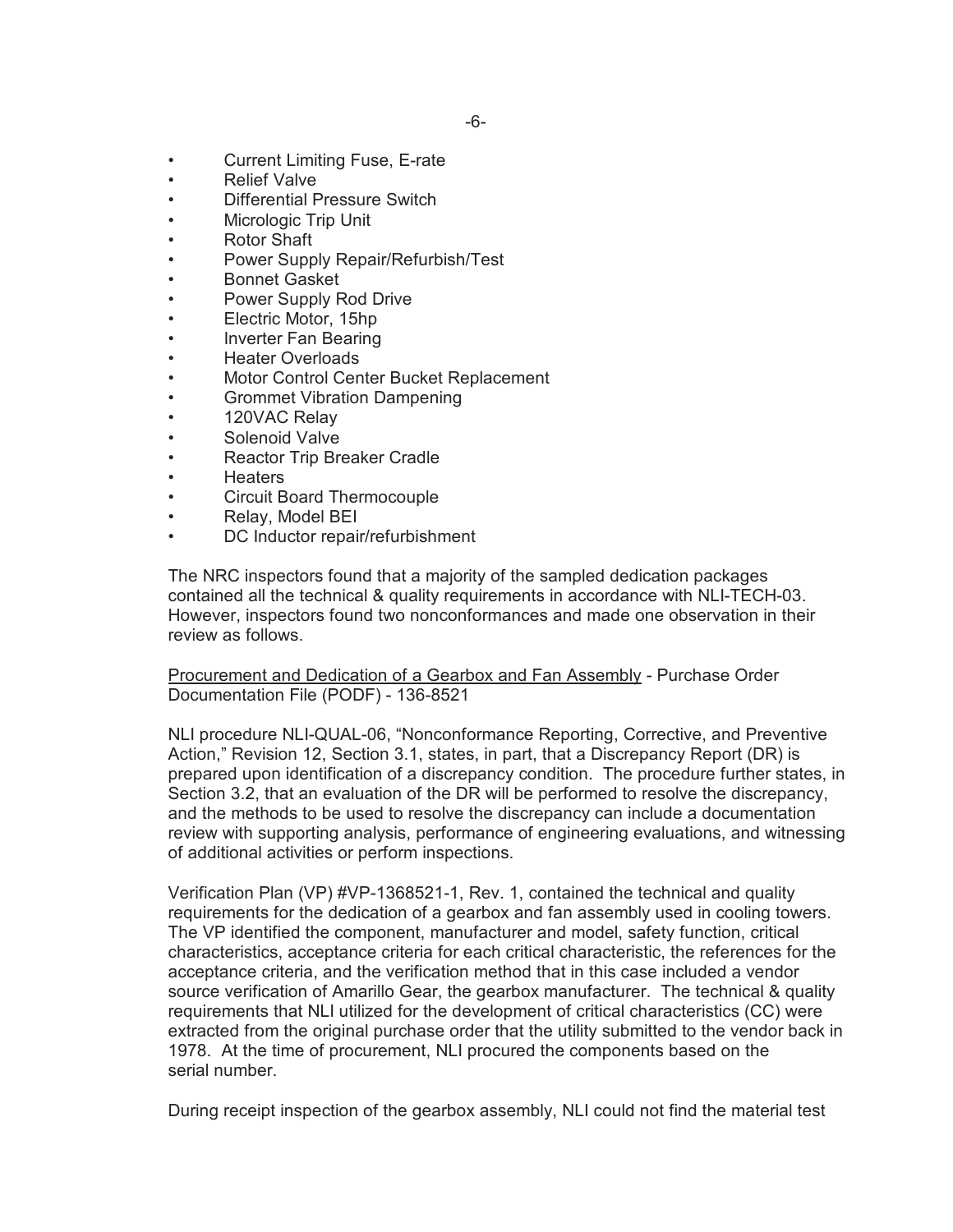report associated with the gearbox material, and this material requirement was one of the critical characteristics to be verified. NLI then questioned Amarillo Gear about the documentation to confirm the material composition, and Amarillo Gear responded that the gearboxes were not normalized and stress relieved (as required by the critical characteristic developed by NLI). Amarillo Gear also stated in the Certificate of Conformance that the equipment supplied was equivalent to the original equipment for dimensions and materials, and referenced the original serial number. NLI documented in an equivalency evaluation that the gearbox material was not per the dedication plan, and planned to write a discrepancy report to document the material nonconformance. As a result, DR-1368521-5 was referenced in the equivalency evaluation, however, the NRC found that the DR was not written at that time. The equivalency evaluation performed by NLI stated that the original specification required that the gearbox casing be normalized and stress relieved cast iron. The equivalency evaluation further stated that, per information supplied by Amarillo Gear, the gearboxes were cast iron, but the cast iron was not normalized and stress relieved. Amarillo Gear also stated that this material requirement was not met on the original gearboxes or the replacement gearboxes supplied by them. Finally, the equivalency evaluation concluded that the replacement gearboxes were equivalent to the original, and acceptable with no additional justification.

Following conversations with NLI staff, and review of the original purchase order documentation, the NRC inspectors learned that the original material specification was never applied to the original gearboxes manufactured by Amarillo Gear. The NRC inspectors questioned NLI as to why the cited DR was not written to document the material discrepancy and the justification for acceptance or rejection of the nonconforming gearbox. NLI responded that the equivalency evaluation documented the material discrepancy and, since the original gearboxes were not supplied normalized and stress relieved, no additional justification was required. However, prior to completion of the NRC inspection, NLI wrote a DR, dated August 16, 2006, to document the issue equivalency evaluation justification issue.

After a detailed review of the aforementioned equivalency evaluation and associated documentation, the NRC inspectors concluded that NLI did not establish measures to control parts or components which do not conform to requirements. Specifically, NLI did not provide an adequate technical justification (i.e. a discrepancy report) for the acceptance of the gearboxes with the identified material discrepancy. The NRC inspectors determined that the lack of documentary evidence to justify that the gearboxes were acceptable for use is inconsistent with the NLI QAM and NLI-QUAL-04. This issue is identified as Nonconformance 99901298/2006-201-01.

#### MSD TDRPRO-5002 Relays for FP&L – St. Lucie - PODF 140-077

The inspectors reviewed NLI's upgrade and dedication, including seismic qualification, of commercial-grade relays from the manufacturer Magnacraft Struthers/Dunn (MSD) that were supplied to St. Lucie. Inspectors also reviewed the documentation associated with NLI's upgrade, refurbishment and re-dedication of the same commercial-grade relays originally supplied to St. Lucie by Trentec Inc. another commercial grade dedicator. Both groups of relays were sent to NLI subcontractor Vincent Enterprises (Vincent) for upgrade and refurbishment in accordance with upgrade procedure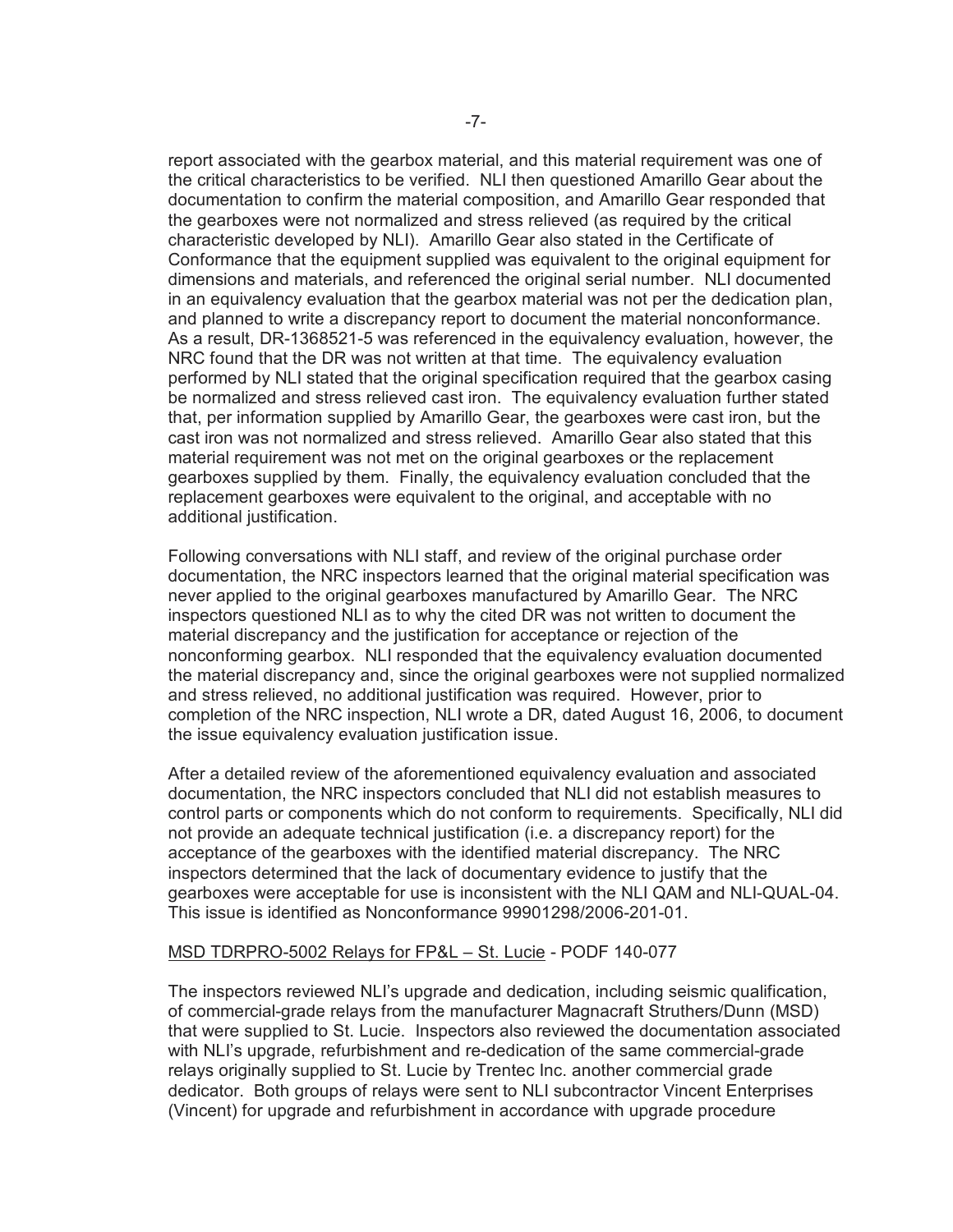UP-140028-1, Rev. 3.

In their records review, the inspectors noted that Vincent, in several instances, deviated from the prescribed upgrade procedure steps, however, these changes had not been previously approved or reviewed by NLI. For example, in the case of relays numbered 18280-001-00002, 00003, 00004 and 00007, procedure step 10, "Clean the contact and remove all contaminants from the relay, was marked "N/A" by Vincent and the associated preliminary test data sheet was annotated, "relay contacts inspected no contaminants." However, for relay 18280-001-00004, the word "no" was lined out and had the technician's initials, yet step 10 was still marked "N/A." In addition, for relays numbered 18280-00001, 00002, 00003, 00004, 00005, and 00007, procedure step 6.b, "clean the switch sections," was marked "N/A" with no explanation documented.

The inspectors found that although an NLI engineer had reviewed and approved the final data in UP-140028-1, Rev. 3, dated September 27, 2004, as submitted by Vincent, NLI provided no documentation that they had reviewed and approved Vincent's deviations from the prescribed procedure steps. The inspectors noted that NLI provided an e-mail from Vincent, dated August 16, 2006, explaining the reason why the steps were marked as described above, however, the issue of NLI approval prior to Vincent deviating from the prescribed procedure steps was not addressed.

The inspectors did not find and were not provided any documentation in which the NLI staff who prepared, reviewed, and approved the procedure had authorized any field changes to Vincent for performance of upgrade procedure UP-140028-1, Rev. 3. The inspectors identified this issue as nonconformance 99901298/2006-201-02 with respect to Criterion V, "Instructions, Procedures, and Drawings" of 10 CFR Part 50, Appendix B.

#### Dedication of an Expansion Valve - PODF 031-055R

The inspectors found that corrections were made in the data sheets for the verification of critical characteristic number two for the verification of the maximum operating pressure of the valve. Although the corrections were performed as required by procedures it was difficult for the inspectors to understand the reason for the correction because it was not documented. The inspectors determined this correction did not have a significant impact on dedication activities performed by NLI, however, the inspectors noted that NLI implementing procedures have controls in place to maintain auditable records, which would require NLI to document the justification to corrections.The inspectors identified this issue as an observation**.**

#### c. Conclusions

The NRC inspectors concluded, with the exceptions noted above, that NLI's CGI dedication program addressed the essential elements of the dedication process and that sufficient guidance for performing verification activities were adequately provided. However, Nonconformance 99901298/2006-201-01 as described above was identified during this part of the inspection for NLI's failure to document objective evidence and adequate technical justification for the acceptance of gearboxes with undetermined quality. In addition, the NRC inspectors identified 99901298/2006-201-02 with respect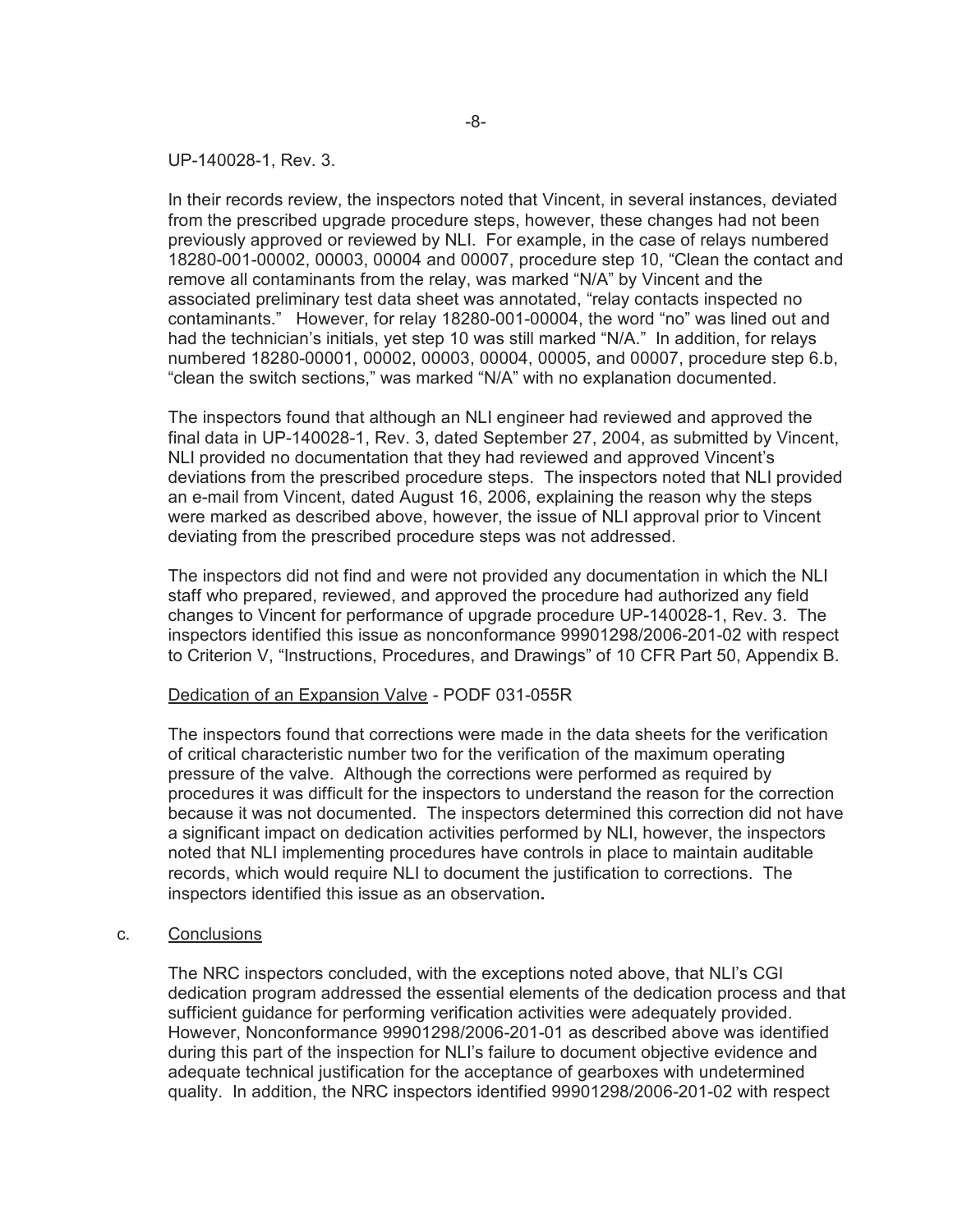to Criterion V, "Instructions, Procedures, and Drawings" of 10 CFR Part 50, Appendix B regarding a change in procedures with out adequate authorization and approval.

### **3.3 Training of Personnel**

#### a. Inspection Scope

The NRC inspectors reviewed the training imparted by NLI to its auditors by reviewing NLI-QUAL-02, "Qualification and Training of NLI Personnel," Revision 5, dated October 20, 2004, and NLI-QUAL-03, "Qualification of Quality Assurance Program Audit Personnel," Revision1, dated October 25, 1993.

#### b. Observations and Findings

NLI-QUAL-02 described the requirements for the qualification and certification of NLI personnel performing activities affecting quality. NLI-QUAL-03 outlined the requirements and methodology for the qualification and certification of audit personnel. The NRC inspectors reviewed the qualifications of several individuals and determined that they were adequately qualified per NLI procedures.

#### c. Conclusions

The NRC inspectors determined that the NLI personnel training and qualification process requirements were consistent with the requirements of 10 CFR Part 50, Appendix B, Criterion II. The NRC inspectors identified no adverse findings in this area.

#### **3.4 Nonconformance Control**

#### a. Inspection Scope

The NRC inspectors reviewed procedures covering the identification and correction of the causes of deviations and nonconformances. NCRs were reviewed to assess the effectiveness of measures established to control materials, parts, or components that do not conform to requirements.

#### b. Observations and Findings

The NRC inspectors reviewed NLI's nonconformance control program described in NLI-QUAL-06, "Nonconformance Reporting, Corrective, and Preventative Action," Revision 12, dated November 30, 2004, to assess the effectiveness of measures established to control materials, parts, or components that do not conform to requirements. Any deficiency or deviation would be addressed in accordance with the corrective action program.

The NRC inspectors also reviewed a sample of NCR's to determine the effectiveness of NLI's identification and resolution of generic deviations and documentation of corrective actions.